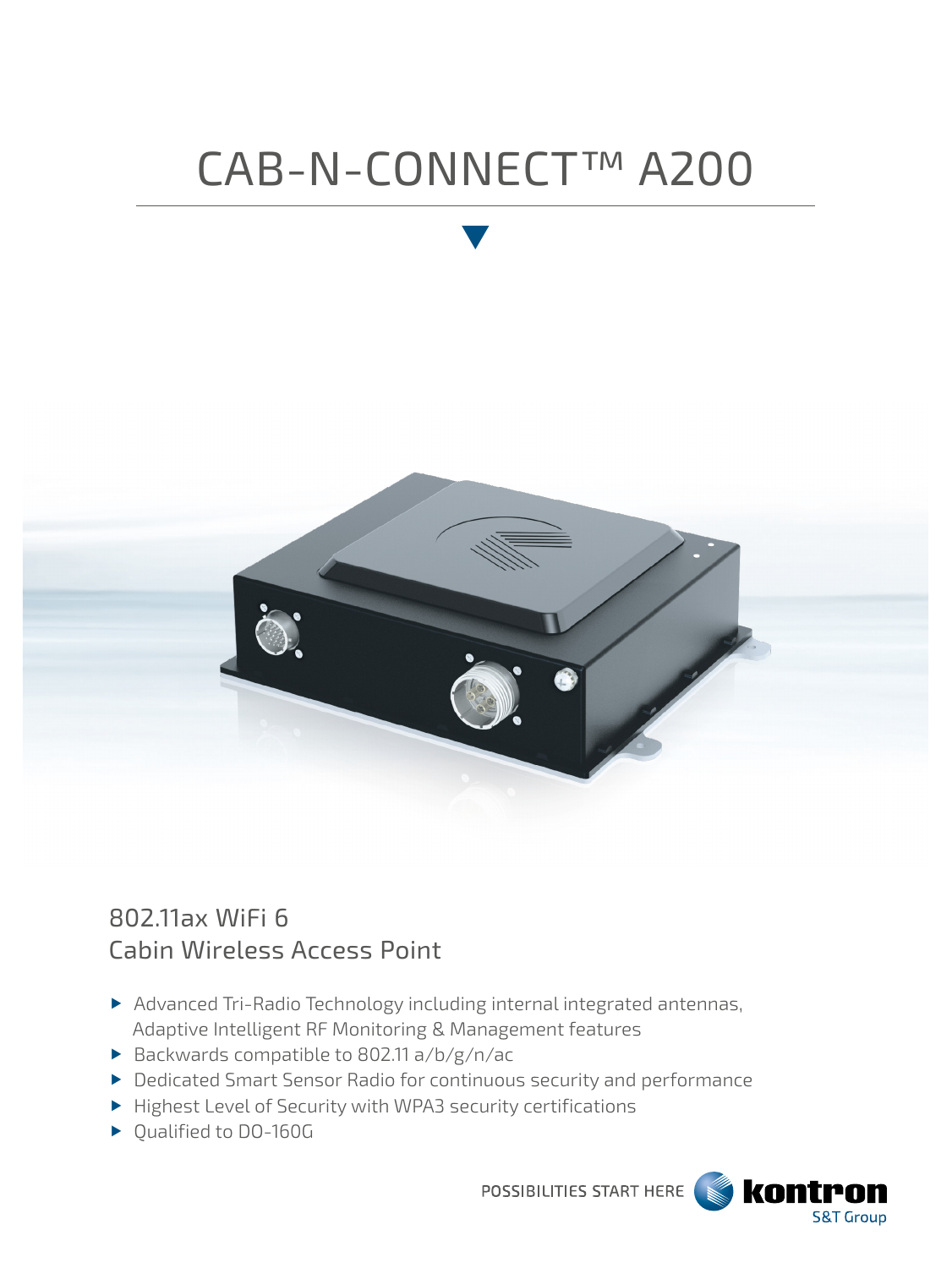# CAB-N-CONNECT™ A200

The latest generation Cab-n-Connect A200 provides the highest level of efficiency and performance based on 802.11ax WiFi 6 technology, optimized for video streaming in dense multi-client applications within the aircraft cabin. With aggregated data rates up to 4.8 Gbps in the 5 GHz band and concurrent 2.4 Gbps in the 2.4 GHz band, this next gen A200 CWAP is optimally suited for high density environments, providing intelligent edge capabilities with the highest level of client services without compromising security monitoring. The A200 is the only avionics certified CWAP that provides a dedicated, dual-band sensor that continuously scans and can detect security threats real-time eliminating the risk of vulnerability or attacks, while also optimizing RF performance automatically. The A200 delivers the highest level of security services, beginning with support for the Wi-Fi Alliance WPA3 security certifications and also provides a stateful L2-L7 DPI firewall for context based access security.

The onboard WiNG 7 Enterprise software provides the most comprehensive and robust services in the industry. Its SMART-RF

module intelligently adapts to the aircraft environment to provide the best client performance by automatically adjusting power and channel as needed. Smart load balancing distributes clients evenly across the access points and bands on the aircraft which improve the overall network performance. Its Intelligent beamforming creates the most efficient path for data transmission between an access point and a client device creating an optimized communication path for stronger and faster data transmission. This improves throughput performance and results in battery power savings on the client device.

With more users, more devices, more things, more applications and more threats straining the aircraft infrastructure, the A200 was engineered to meet those ongoing challenges in the aircraft cabin. The A200 combines powerful 802.11ax Wi-Fi 6 technology, advanced security and ML/AI management capabilities together into an enterprise class solution that allows you to deploy high speed, highly secure Wi-Fi into the toughest aircraft environments.

| <b>RADIO OPERATION</b>              | TRI-SOFTWARE-SELECT-<br>ABLE-RADIOS (SSR):<br><b>MODULATION RATES</b><br><b>DATA RATES</b><br><b>CLIENTS PER RADIO</b> | - 2.4GHz / 5GHz or Dual 5GHz Multi-User MIMO (MU-MIMO)<br>with Dedicated 2.4GHz/5GHz Sensor Radio<br>- 802.11ax: OFDMA (10 24-0AM)<br>- 802.11ac: OFDM(BPSK, QPSK, 16-QAM, 64QAM, 256-QAM)<br>- 802.11ac Packet Aggregation: A-MPDU, A-MSDU 80 2.11ac<br>Very High-Throughput (VHT): VHT20/40/80<br>- 802.11ac Advanced Features: LDPC, STBC, Maximum Likelihood (ML)<br>- 802.11n: OFDM (BPSK, QPSK, 16-QAM, 64-QAM)<br>- 802.11n High-throughput (HT) support: HT 20/40 802.11n<br>- Packet aggregation: A-MPDU, A-MSDU 802.11<br>- Advanced Features: LDPC, STBC and Tx BF<br>$-802.11a: 6, 9, 12, 18, 24, 36, 48, 54 Mbps$<br>- 802.11n: (2.4 GHz); 6.5 to 300 Mbps (MCS0 to MCS15, HT20 to HT40)<br>- 802.11n: (5 GHz); 6.5 to 300 Mbps (MCS0 to MCS15, HT20 to HT40)<br>- 802.11ac: (5 GHz) 6.5 to 3467 Mbps (MCS0 to MCS9, NSS=1to 4,<br>VHT20 to VHT160)<br>$-$ 802.11ax: (2.4 GHz): 3.6 to 574 Mbps (MSC0 to MSC11, NSS = 1to 2,<br>HE20 to HE40)<br>$-$ 802.11ax: (5 GHz): 3.6 to 4800 Mbps (MSC0 to MSC11, NSS = 1to 4,<br>HE20 to HE160)<br>- 256 clients per radio   512 clients total<br>- BLE 5 Radio Bluetooth® Low Energy (BLE) and IEEE® 802.15.4 compliant |
|-------------------------------------|------------------------------------------------------------------------------------------------------------------------|-------------------------------------------------------------------------------------------------------------------------------------------------------------------------------------------------------------------------------------------------------------------------------------------------------------------------------------------------------------------------------------------------------------------------------------------------------------------------------------------------------------------------------------------------------------------------------------------------------------------------------------------------------------------------------------------------------------------------------------------------------------------------------------------------------------------------------------------------------------------------------------------------------------------------------------------------------------------------------------------------------------------------------------------------------------------------------------------------------------------------------------------------------------------------------|
| <b>RADIO APPROVALS</b>              |                                                                                                                        | FCC CFR 47 Part 15, Class B, ICES-003 Class B, FCC Subpart C 15.247, FCC<br>Subpart E 15.407, RSS247, EN 301 893, EN 300 328, EN 301 489 1 & 17,<br>EN 50385, EN 55032 (CISPR 32), EN 60601-1-2                                                                                                                                                                                                                                                                                                                                                                                                                                                                                                                                                                                                                                                                                                                                                                                                                                                                                                                                                                               |
| <b>ANTENNAS</b>                     |                                                                                                                        | - 7x integrated Omni-Directional Antennas                                                                                                                                                                                                                                                                                                                                                                                                                                                                                                                                                                                                                                                                                                                                                                                                                                                                                                                                                                                                                                                                                                                                     |
| <b>SOFTWARE</b>                     |                                                                                                                        | WING 7 Enterprise Operating System provides a high-level of flexibility and<br>scalability within a dense cabin aircraft environment offering extensive<br>policy framework, analytics, intelligent automation, optimized streaming<br>video, and seamless roaming within the network.<br>- Supports touchless field loadable software/updates<br>- Automatic Failure Recovery with dual image configuration<br>Optional: Air Defense enhanced security software provides additional level<br>of security features, analytics, etc.                                                                                                                                                                                                                                                                                                                                                                                                                                                                                                                                                                                                                                           |
| <b>SECURITY</b>                     |                                                                                                                        | Stateful L2-L7 DPI Firewall, IP filtering, NAT, 802.1x, 802.11i, WPA3, WPA2,<br><b>WPA Triple Methodology</b><br>Rogue Detection: 24x7 dual-band WIPS sensing, on-board IDS and secure<br>guest access Hotspot 2.0 with captive portal, IPSec and RADIUS Server and<br><b>VLANs</b>                                                                                                                                                                                                                                                                                                                                                                                                                                                                                                                                                                                                                                                                                                                                                                                                                                                                                           |
| <b>RF MONITORING</b>                |                                                                                                                        | Dedicated 3rd Sensor Radio that Intelligent monitors and detects security<br>issues while also intelligently (AI/ML) adjusting RF power and channels via<br>WING ExtremeAI & SmartRF                                                                                                                                                                                                                                                                                                                                                                                                                                                                                                                                                                                                                                                                                                                                                                                                                                                                                                                                                                                          |
| <b>WIFI ALLIANCE CERTIFICATIONS</b> |                                                                                                                        | WPA™ - Enterprise, Personal; WPA2™ - Enterprise, Personal;<br>WMM® - Power Space                                                                                                                                                                                                                                                                                                                                                                                                                                                                                                                                                                                                                                                                                                                                                                                                                                                                                                                                                                                                                                                                                              |

#### TECHNICAL INFORMATION